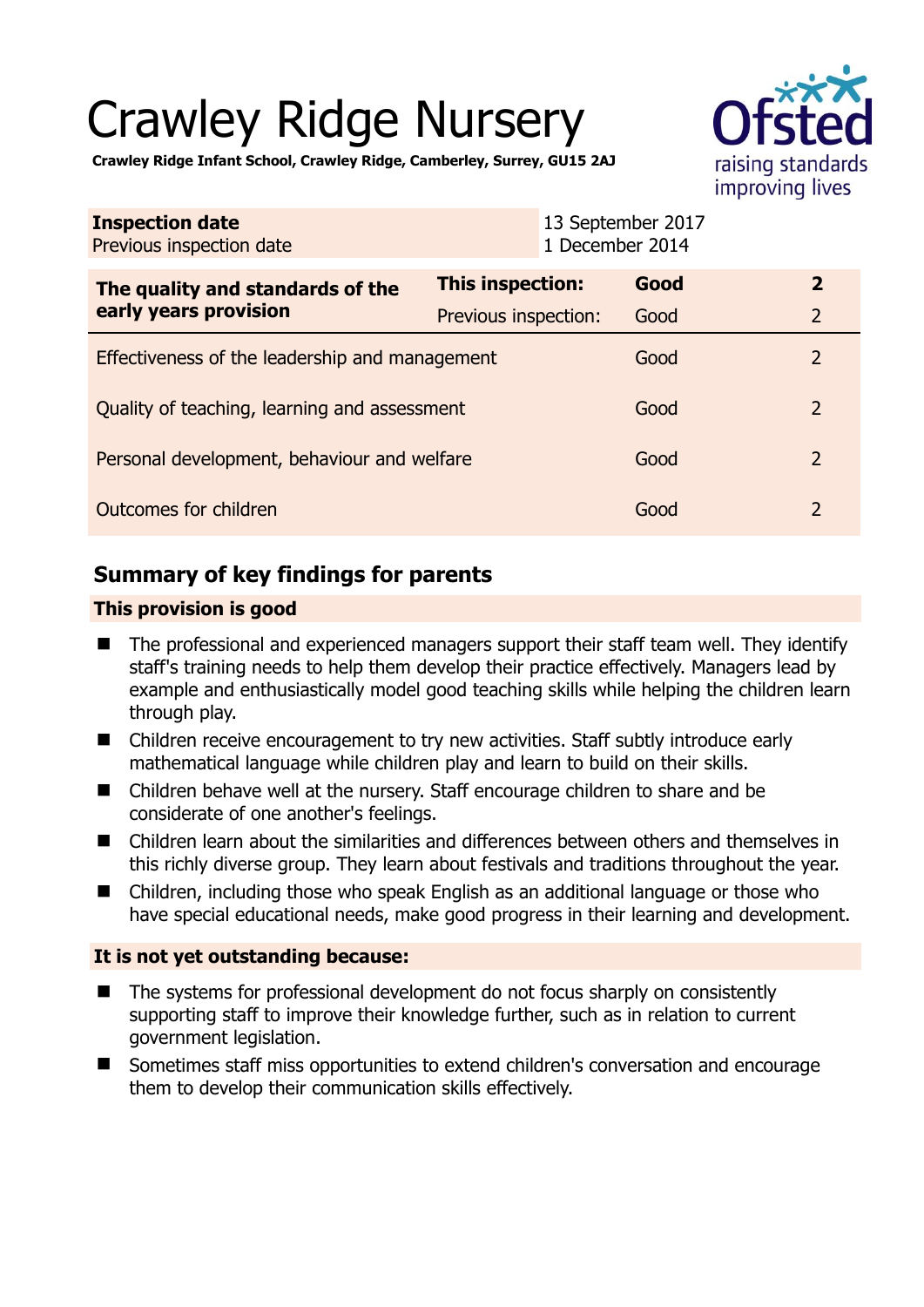## **What the setting needs to do to improve further**

#### **To further improve the quality of the early years provision the provider should:**

- enhance systems for professional development to focus more sharply on consistently supporting staff, particularly new staff, to improve their knowledge even further
- create even more opportunities to ask children questions during play and encourage them to share their thoughts and ideas, to further develop their communication skills.

#### **Inspection activities**

- The inspector observed children's activities indoors and outdoors, including snack time.
- The inspector assessed staff's understanding of how to keep children safe.
- The inspector sampled paperwork, including evidence of staff's qualifications and suitability, children's records and policies.
- The inspector took account of the views of parents spoken to on the day.
- The inspector spoke to managers to determine how they monitor children's learning and close any gaps in their development.

#### **Inspector**  Charlotte Foster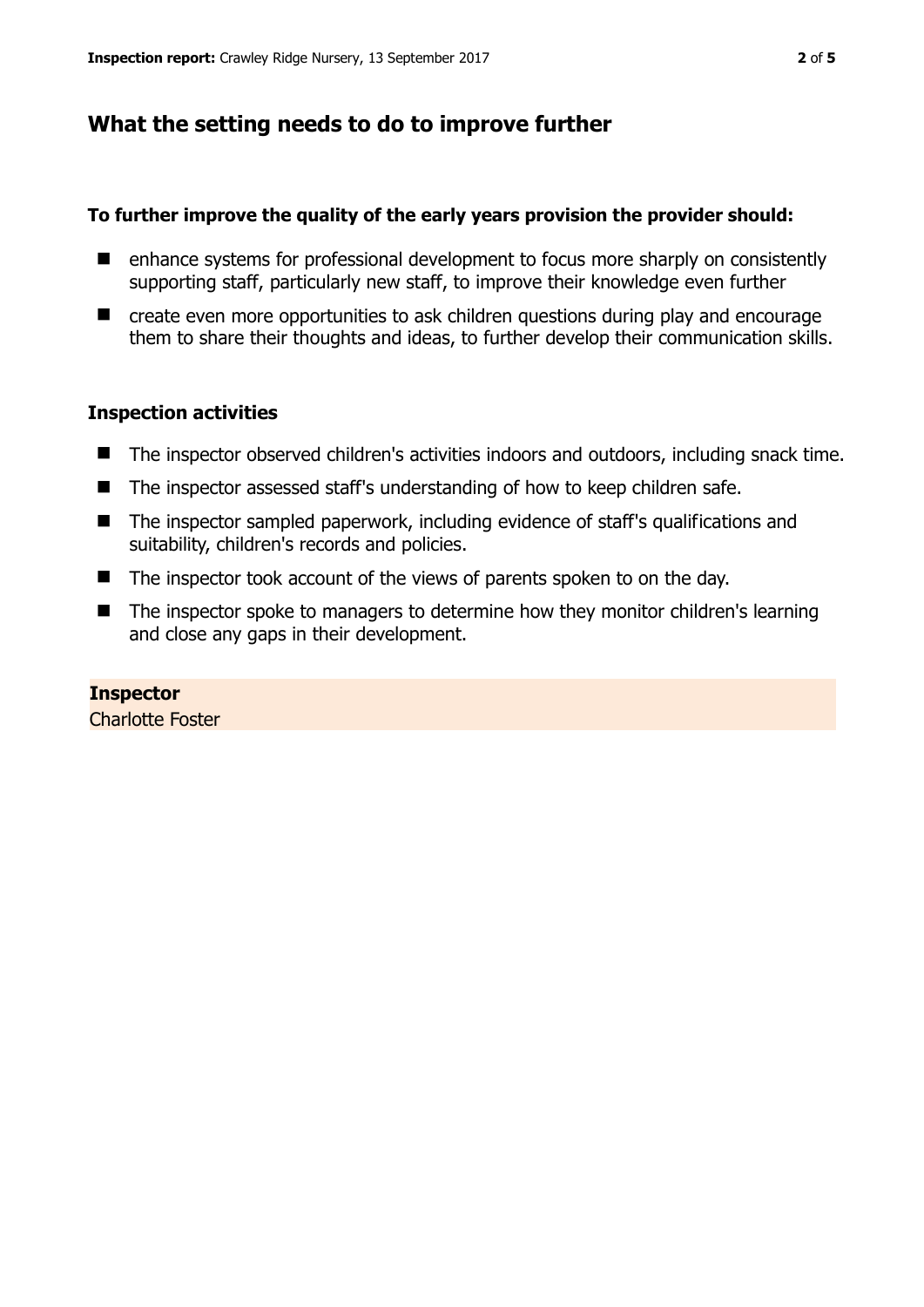## **Inspection findings**

#### **Effectiveness of the leadership and management is good**

Managers evaluate the service they provide well. For example, they have recently introduced programmes to improve early literacy and mark-making skills, after identifying that these were areas which could be improved. Overall, staff demonstrate a good understanding about how to keep children safe. Managers undertake detailed suitability checks when recruiting staff to help ensure staff's suitability. Overall, all staff recognise any indicators that a child may be at risk of harm, although some are more confident expressing this. They know whom to go to with any concerns about a child and they keep the environment safe so children can play in safety. Safeguarding is effective. Managers and staff work effectively with parents, healthcare professionals and the schools children will attend. Parents report that their children make good progress at the nursery and staff know their children well.

#### **Quality of teaching, learning and assessment is good**

Key persons assess the learning needs of children well. Managers monitor the progress all children make and ensure any gaps in their learning are addressed with the staff team promptly. Children play with paintbrushes and tweezers, developing the muscles they need to write. Children enjoy riding on tricycles and playing with sand. This supports their physical development and introduces language of shape and size while they play. Staff encourage children to sing songs and express themselves, such as through role play. Children giggle while they play with remote-controlled technological toys. This activity helps them to develop the language of direction and take turns within their group.

#### **Personal development, behaviour and welfare are good**

Staff ensure children feel valued and encourage them to make decisions about which activities they would like to do. Children develop their independence throughout the activities. For example, children wash their own hands and prepare food for snack time. This helps them develop an understanding of good hygiene and which foods are healthy to eat. Children enjoy plenty of fresh air and explore the woodland nearby. This supports them to learn about the natural world and develop an understanding of how to safely take small risks in the environment. Staff offer plenty of praise for children's achievements and build their self-esteem throughout all activities. They offer gentle reminders to redirect unwanted behaviour well. For example, prompting children to use an 'indoor' or 'outdoor' voice as they play in a group and learn with each other.

#### **Outcomes for children are good**

Children learn to recognise their names and the sounds letters represent when spoken. They enjoy playing with a wide range of media and materials to encourage their creativity and imaginations. Children are all happy and play enthusiastically while they learn a wide range of skills they need for their move to school.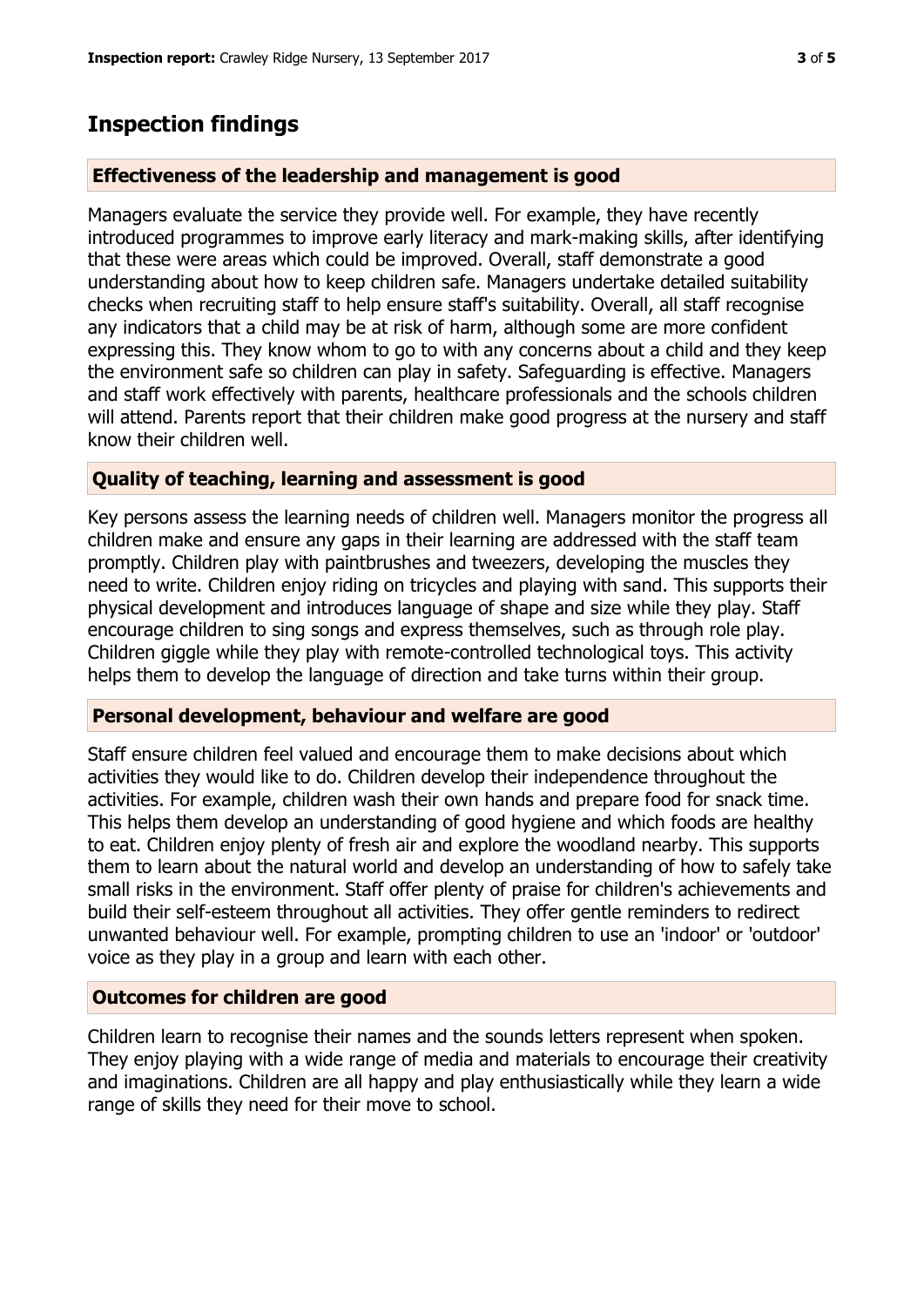## **Setting details**

| Unique reference number                             | EY412294                 |  |
|-----------------------------------------------------|--------------------------|--|
| <b>Local authority</b>                              | Surrey                   |  |
| <b>Inspection number</b>                            | 1071296                  |  |
| <b>Type of provision</b>                            | Full-time provision      |  |
| Day care type                                       | Childcare - Non-Domestic |  |
| <b>Registers</b>                                    | Early Years Register     |  |
| <b>Age range of children</b>                        | $2 - 4$                  |  |
| <b>Total number of places</b>                       | 24                       |  |
| <b>Number of children on roll</b>                   | 52                       |  |
| Name of registered person                           | Visagi Limited           |  |
| <b>Registered person unique</b><br>reference number | RP902485                 |  |
| Date of previous inspection                         | 1 December 2014          |  |
| <b>Telephone number</b>                             | 01276 676158             |  |

Crawley Ridge Nursery registered under its current ownership in 2010. It is located on the grounds of Crawley Ridge Infant School in Camberley, Surrey. It is open Monday to Friday, term time only, from 8.45am to 3.15pm. The nursery receives funding for the provision of early years education for children aged two, three and four years. The nursery employs six members of staff, of whom five hold relevant early years qualifications between level 2 and level 6.

This inspection was carried out by Ofsted under sections 49 and 50 of the Childcare Act 2006 on the quality and standards of provision that is registered on the Early Years Register. The registered person must ensure that this provision complies with the statutory framework for children's learning, development and care, known as the early years foundation stage.

Any complaints about the inspection or the report should be made following the procedures set out in the guidance 'Complaints procedure: raising concerns and making complaints about Ofsted', which is available from Ofsted's website: www.gov.uk/government/organisations/ofsted. If you would like Ofsted to send you a copy of the guidance, please telephone 0300 123 4234, or email enquiries@ofsted.gov.uk.